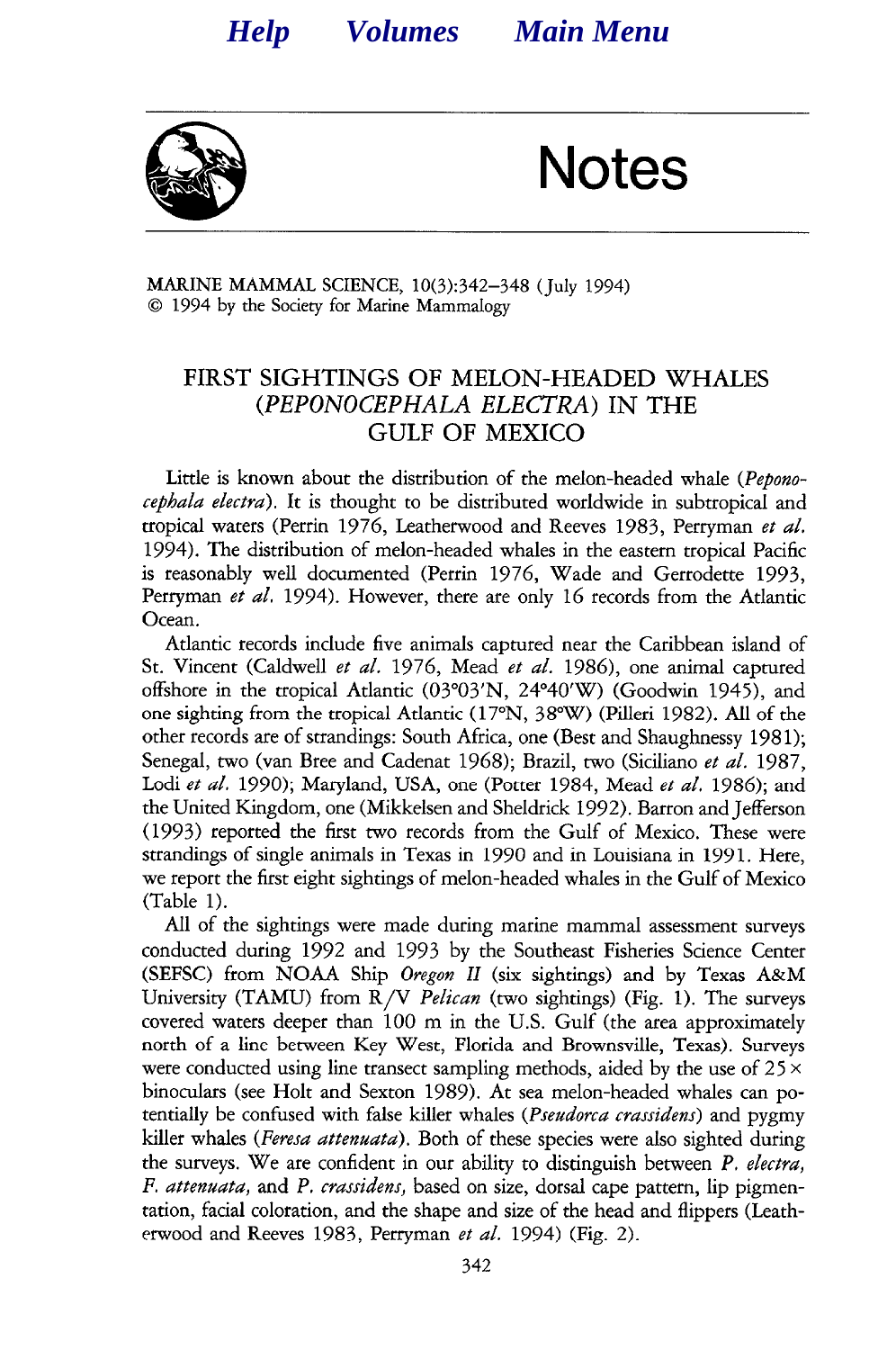| Date                     | Estimated<br>herd size | Surface<br>temperature<br>(C) | Depth<br>(m) | Position                                                 | Associated cetaceans                                |
|--------------------------|------------------------|-------------------------------|--------------|----------------------------------------------------------|-----------------------------------------------------|
| 20 May 1992              | 73                     | 25.2                          | 1,100        | 27°08.9'N, 93°00.9'W                                     |                                                     |
| 04 Jun 1992              | 101                    | 26.5                          | 2,057        | 26°22.3'N, 91°00.1 W                                     | 33 Fraser's dolphins                                |
| 05 Jun 1992              | 73                     | 26.7                          | 1,262        | 27°28.4'N, 89°59.4'W                                     |                                                     |
| 19 Aug 1992              | 250                    | 29.8                          | 2,403        | 26°12.4'N, 93°09.4'W                                     |                                                     |
| 12 Jan 1993              | 60                     | 22.1                          | 1,737        | 26°36.4'N, 93°03.0'W                                     |                                                     |
| 20 May 1993              | 35                     | 28.1                          | 3,201        | 26°41.7'N, 85°59.1'W                                     |                                                     |
| 01 Jun 1993              | 30                     | 25.1                          | 1.006        | 26°01.3'N, 95°59.8'W                                     | 17 Rough-toothed dolphins                           |
| 01 Jun 1993              | 156                    | 25.3                          | 832          | $27^{\circ}26.0^{\prime}N$ , $94^{\circ}10.0^{\prime}W$  | 44 Fraser's dolphins                                |
| 15 May 1993 <sup>a</sup> | 175                    |                               | 669          | 27°41.8'N, 91°47.9'W                                     |                                                     |
| 16 May 1993 <sup>a</sup> | 400                    |                               | 835          | $27^{\circ}47.4^{\prime}N$ , 90 $^{\circ}19.9^{\prime}W$ | 13 Rough-toothed dolphins &<br>17 Fraser's dolphins |

*Table 1.* Summary of melon-headed whale sightings in the Gulf of Mexico.

a Sightings were made from aircraft. Animals could not be unequivocally distinguished from pygmy killer whales.

NOTES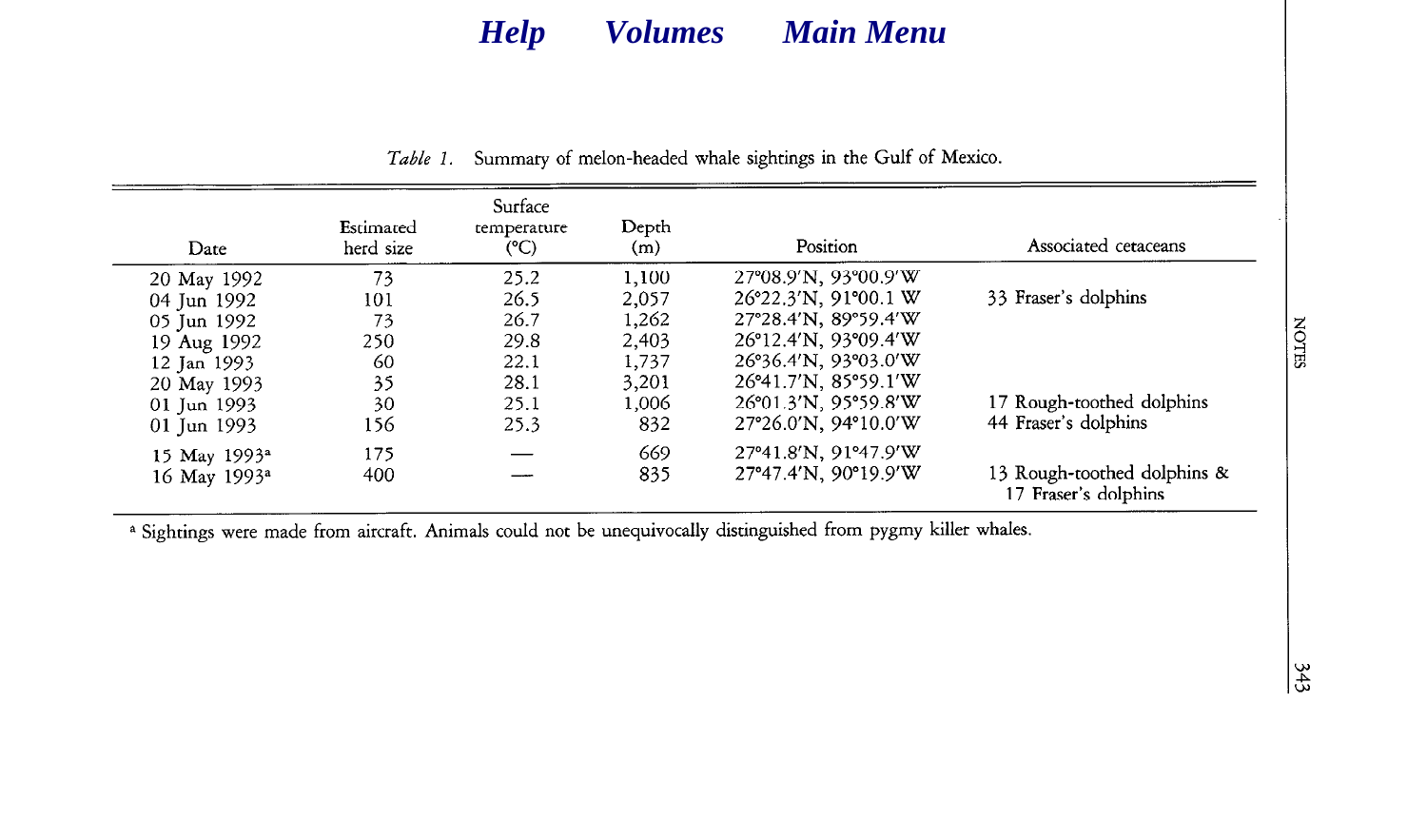

*Figure 1.* Locations of melon-headed whale herds sighted in the Gulf of Mexico (squares—sightings from ships, triangles—sightings from aircraft, small dots—daily 0800, 1200, and 1600 h positions of NOAA Ship *Oregon II* and R/V *Pehcan* during cetacean surveys).

The first three sightings were made during the spring of 1992. The first herd of melon-headed whales sighted was initially in a broad front about 1 km long, made up of tight subgroups of 3-8 animals each. The ship approached within 10 m and many juveniles animals and several calves were noted. The second sighting was of a mixed herd of melon-headed whales and Fraser's dolphins *(Lagenodelphis* hosei; see Leatherwood et al. 1993). The occurrence of melonheaded whales and Fraser's dolphins in mixed groups is well documented in other areas (Leather-wood and Reeves 1983, Perryman *et* al. 1994). The herd was traveling very fast, about 4 km from the ship. As the ship approached, the melon-headed whales avoided the ship, whereas some of the Fraser's dolphins came to the ship and rode the bow wave. Subgroups of tightly bunched singlespecies groups were scattered throughout the herd. However, the melon-headed whale subgroups always trailed those of the Fraser's dolphins. The ship approached within 75 m of the herd. The third herd was sighted traveling slowly in a long parade line of whales two or three abreast. As the vessel approached, the herd started moving fast and some animals approached and rode the bow wave. Several adult/calf pairs were again noted.

The fourth sighting, made during August 1992, was composed of subgroups. About 80% of the animals were originally traveling fast in a broad front that was about 10 times wider than deep. The remaining animals were in a tight subgroup about 200 m away. As the ship approached, the two subgroups merged. The fifth sighting was made in January 1993. The animals in this herd were traveling in subgroups of 2-4 abreast.

Three herds were sighted during May and June 1993. One herd of 35 animals rode the bow wave of the Oregon II for nearly one hour. Another, a herd of 30 animals, avoided the Oregon II by swimming low in the water and sounding frequently. While the melon-headed whales in this latter group were within 100 m of the ship, a herd of rough-toothed dolphins *(Steno bredanensis)* appeared and rode the bow wave. However, the rough-toothed dolphins did not intermix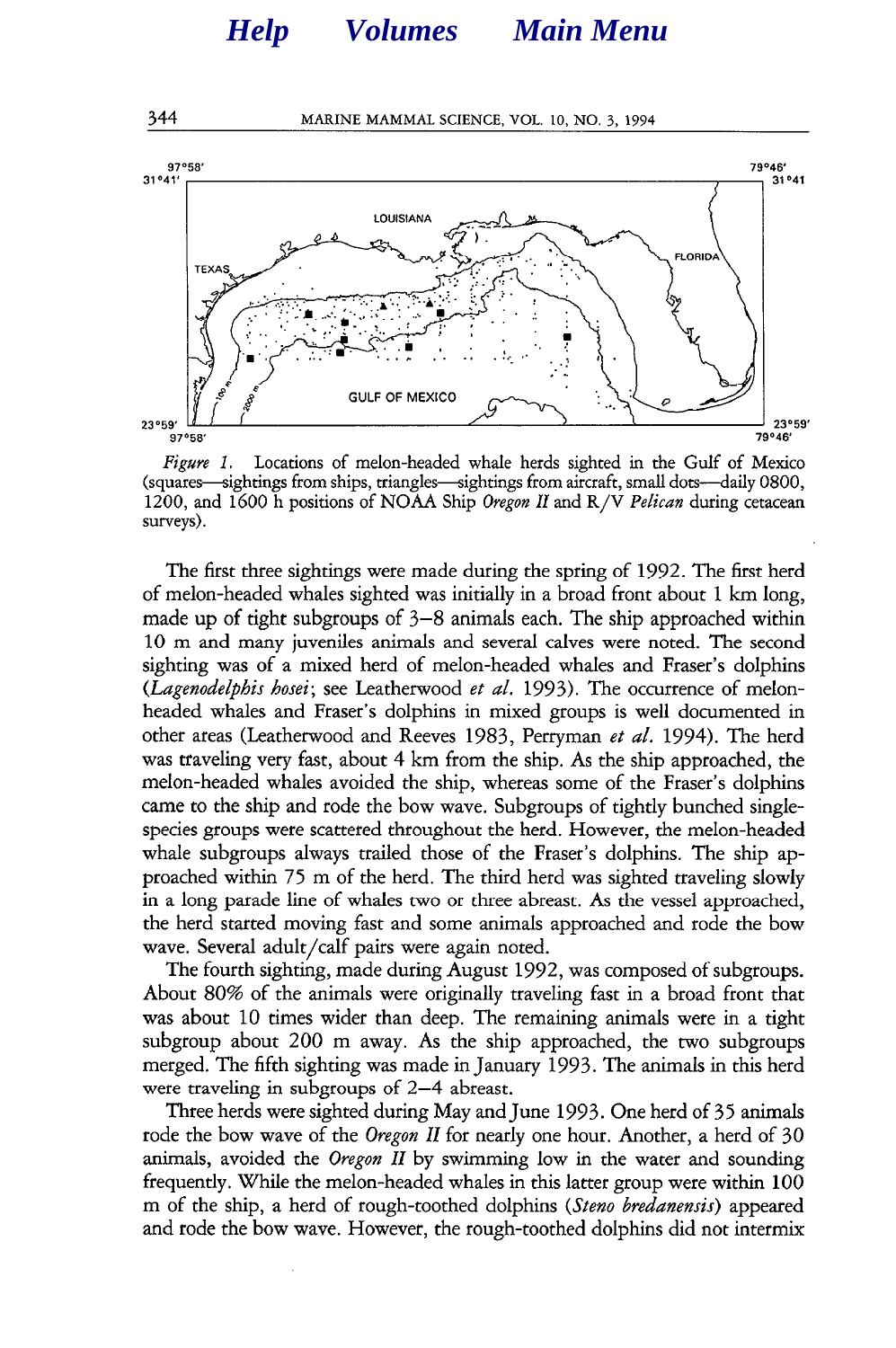NOTES 345

<span id="page-3-0"></span>

*Figure 2.* Melon-headed whale from the Gulf of Mexico (20 May 1993, 26°41.7'N, 85°59.1'W, photo by R. L. Pitman).

with the melon-headed whales. The final sighting was of a herd which also included Fraser's dolphins. The herd was running, arranged in subgroups, in a line longer than wide. The Fraser's dolphins were located near the rear of the melon-headed whale herd.

Three herds of whales that were either melon-headed whales or pygmy killer whales were also sighted during aerial surveys of continental slope waters of the northwestern Gulf. The herds contained an estimated 12, 175, and 400 whales, respectively. While melon-headed whales cannot be easily distinguished from pygmy killer whales from aircraft, we believe that the two large herds were melon-headed whales. Fraser's dolphins and rough-toothed dolphins were associated with the herd of 400. In the eastern tropical Pacific, Fraser's dolphin was not found to be associated with pygmy killer whales, and the pygmy killer whale herds averaged only 27.9 animals, whereas melon-headed whale herds averaged 199.1 animals (Wade and Gerrodette 1993).

Similar vessel surveys of shorter duration in the northern Gulf were conducted in 1990 and 1991, but no melon-headed whales were sighted (SEFSC, unpublished data). The absence of melon-headed whales from these surveys could be attributed to sampling variation, as opposed to an irruptive pattern of melonheaded whale occurrence in the Gulf. In the eastern tropical Pacific melonheaded whales were found to occur in low densities relative to other species of small cetaceans (Wade and Gerrodette 1993). Densities in the Gulf are probably also low; herds of melon-headed whales made up less than 1% of all the cetacean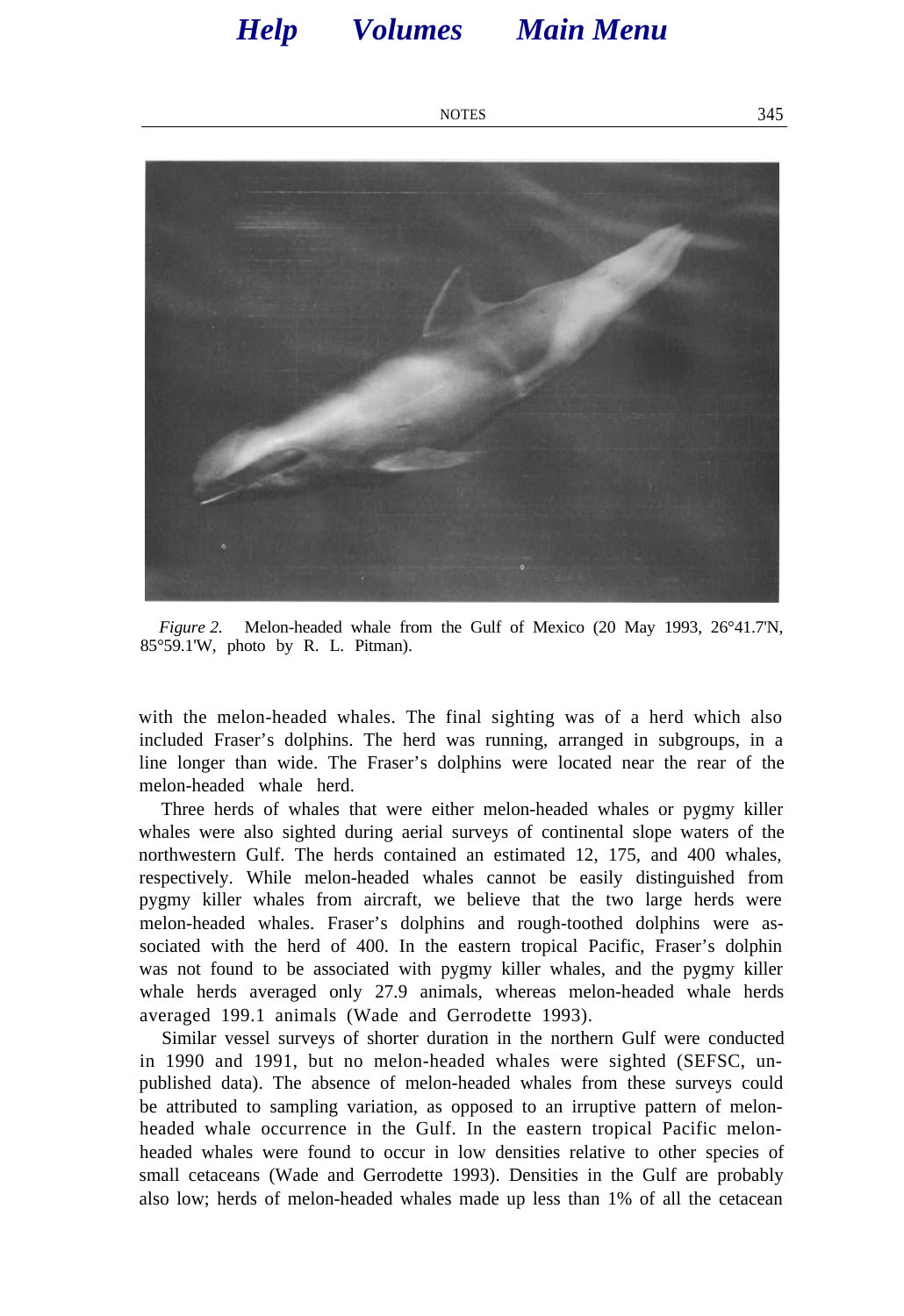herds sighted. Therefore, it is possible that they could be missed during any particular year.

The distribution of melon-headed whales in the Gulf, Pacific (Perrin 1976, Wade and Gerrodette 1993), and elsewhere (Perryman et al. 1994) is oceanic. All the sightings reported here were in deep water  $($ >500 m), away from the continental shelf edge (Fig. 1). Three of the sightings, each from a different season, were within a 50-km radius.

Herd sizes of melon-headed whales were highly variable in the northern Gulf ranging from 35 to 400 ( $\bar{x}$  = 135.3, SE = 36.66, n = 10). Similarly, Leatherwood et al. (1991) summarized sighting and stranding information for the Indian Ocean and reported herds of 3, 36, 120, and 200-300 whales. Some of the smaller herds reported above may have been parts of larger herds. In the Atlantic Ocean over 240 melon-headed whales mass-stranded on the northeastern coast of Brazil (Lodi *et al.* 1990), and Pilleri (1982) reported a sighting of 80-100. Herds sighted in the eastern tropical Pacific were, on average, larger than the Gulf herds ( $\bar{x} = 199.1$ ; Wade and Gerrodette 1993).

The two Gulf stranding records reported by Barron and Jefferson (1993) extended the known range of melon-headed whales in the western North Atlantic to include the Gulf of Mexico. However, the ecological implications of the strandings were not clear. The stranded whales could have been strays from a primary range outside of the Gulf. Prior to our Gulf sightings, the nearest nonstranding records of melon-headed whales were from near St. Vincent, over 3,200 km to the southeast (Caldwell et al. 1976, Mead et al. 1986). Our sightings suggest that the melon-headed whale is a regular inhabitant of the Gulf of Mexico.

#### **ACKNOWLEDGMENTS**

The authors would like to thank the officers and crew of NOAA Ship Oregon II and R/V *Pelican* for their cooperation; S. R. Benson, J. Cotton, and R. L. Pitman for participating in the Oregon II cruises and for sharing their expertise in marine mammal identification; and the other marine mammal observers from the SEFSC and TAMU. Comments by R. L. Pitman improved the quality of the manuscript substantially. The U.S. Minerals Management Service (Department of Interior) funded part of this research under the GulfCet Program (Interagency Agreement Number 16197 with the SEFSC and Contract Number 14-35-001-30619 awarded to TAMU). T. A. Jefferson's participation represents Contribution No. 34 of the Marine Mammal Research Program, Texas A&M University.

#### **LITERATURE CITED**

- **BARRON,** G. **L., AND** T. A. **JEFFERSON.** 1993. First records of the melon-headed whale (Peponocephala electra) from the Gulf of Mexico. Southwestern Naturalist *38: 82-85.*
- **BEST,** P. B., **AND** P. D. **SHAUGHNESSY.** 1981. First record of the melon-headed whale *Peponocephala* electra from South Africa. Annals of the South African Museum 83: *33-47.*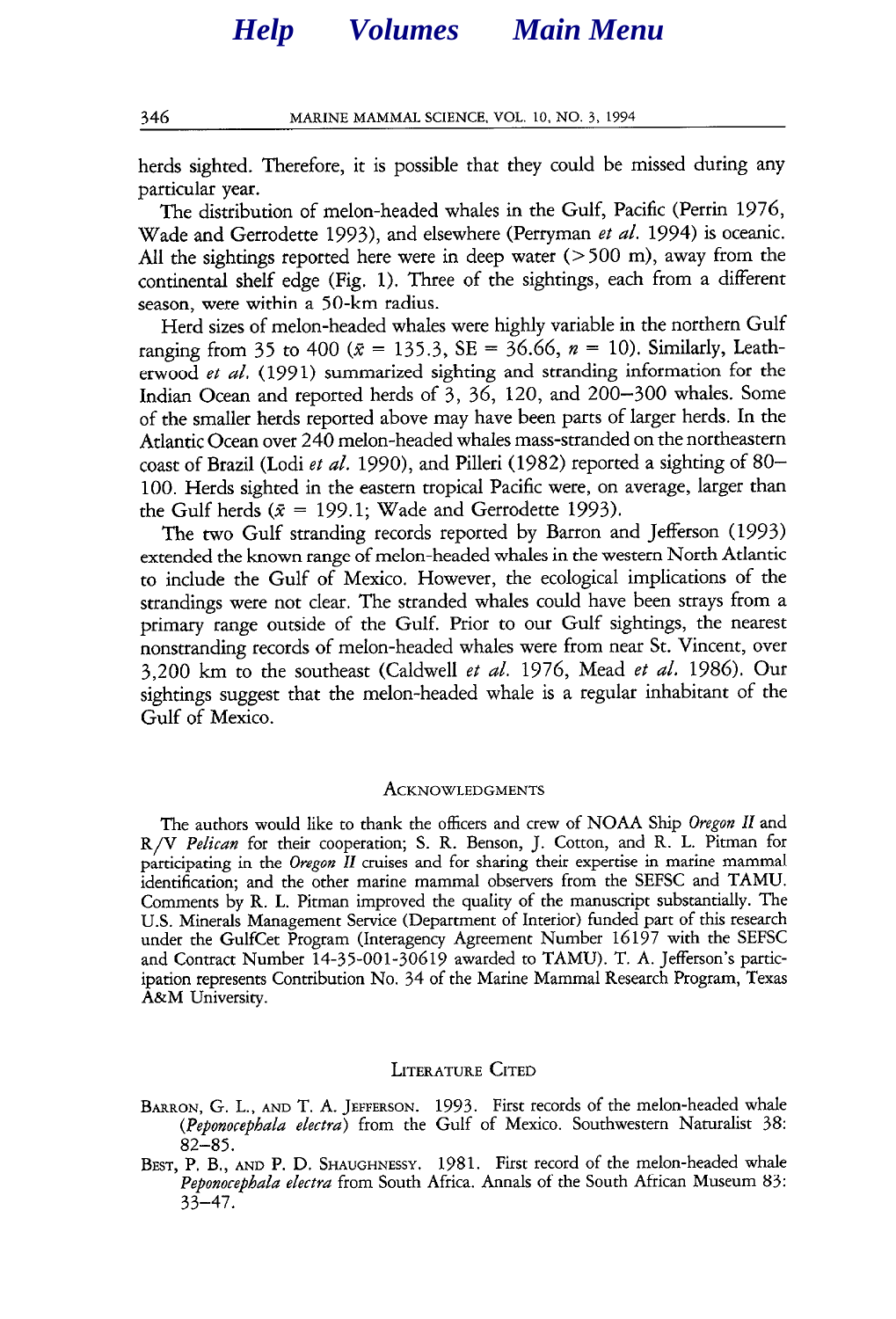**NOTES** *347* 

- **BREE,** P. J. H. **VAN, AND** J. **CADENAT.** 1968. On *a* skull of *Peponocephala electra* (Gray, 1846) (Cetacea, Globicephalinae) from Senegal. Beaufortia 177: 193-202.
- **CALDWELL,** D. K., M. C. **CALDWELL AND** R. V. **WALKER.** 1976. First records for Fraser's dolphin *(Lagenodelphis* hosei) in the Atlantic and the melon-headed whale *(Pepono*cephala electra) in the western Atlantic. Cetology  $25:1-4$ .
- **GOODWIN,** G. G. 1945. Record of a porpoise new to the Atlantic. Journal of Mammalogy *26:195.*
- **HOLT,** R. S., **AND** *S. N.* **SEXTON.** 1989. Monitoring trends in dolphin abundance in the eastern tropical Pacific using research vessels over a long sampling period: analyses of the 1986 data, the first year. Fishery Bulletin, U.S. 88:105-111.
- **LEATHERWOOD,** *S.,* **AND** R. R. **REEVES.** 1983. The Sierra Club handbook of whales and dolphins. Sierra Club Books, San Francisco.
- **LEATHERWOOD,** S., D. **MCDONALD,** W. P. **PREMATUNGA,** P. **GIRTON,** A. **ILANGAKOON AND D. MCBREARTY.** 1991. Records of the "blackfish" (killer, false killer, pilot, pygmy killer and melon-headed whales) in the Indian Ocean, 1772-1986. Pages 33-65  $in S$ . Leatherwood and G. P. Donovan, eds. Cetaceans and cetacean research in the Indian Ocean Sanctuary. UNEP Marine Mammal Technical Report, 3, 287 pp.
- **LEATHERWOOD,** S., T. A. **JEFFERSON,** J. C. **NORRIS,** W. E. **STEVENS,** L. J. **HANSEN AND** K. D. **MULLIN.** 1993. Occurrence and sounds of Fraser's dolphins (Lagenodelphis hosei) in the Gulf of Mexico, with a summary of Atlantic records. Texas Journal of Science 45:349-354.
- **LODI,** L., S. **SICILIANO AND** L. **CAPISTRANO.** 1990. Mass stranding of Peponocephala electra (Cetacea, Globicephalinae) on Piracanga Beach, Bahia, northeastern Brazil. Scientific Reports of Cetacean Research 1:79-84.
- **MEAD,** J. G., W. A. **WALKER,** C. W. **POTTER AND** W. A. **MCLELLAN.** 1986. Further observations of the life history of the melon-headed whale, *Peponocephala electra.*  Unpublished manuscript, 35 pp. National Museum of Natural History, Smithsonian Institution, Washington, D.C. 20560.
- **MIKKELSEN,** A. M., **AND** M. **SHELDRICK.** 1992. The first recorded standing of a melonheaded whale *(Peponocephala* electra) on the European coast. Journal of Zoology, London 227:326-329.
- **PERRIN,** W. F. 1976. First record of the melon-headed whale, Peponocephala electra, in the eastern Pacific, with a summary of world distribution. Fishery Bulletin, U.S. *74:457-458.*
- **PERRYMAN,** W. L., D. W. K. Au, S. **LEATHERWOOD AND** T. A. **JEFFERSON.** 1994. Melonheaded whale, Peponocephala *electra* Gray, 1846. Pages 363-386 in S. H. Ridgway and R. Harrison, eds. Handbook of marine mammals, Volume 5: The first book of dolphins. Academic Press, London.
- **PILLERI,** G. 1982. Sight record of a school of *Peponocepbala* electra in the North Atlantic Ocean. Investigations on Cetacea 14:65-67.
- POTTER, C. W. 1984. The marine mammals of Maryland. Pages 442-453 in A. W. Norden, D. C. Forester and G. H. Fenwick, eds. Threatened and endangered plants and animals of Maryland. Maryland Heritage Program, Special Publication 84-1, *<sup>475</sup>*pp.
- **SICILIANO,** S., B. **FIORI,** L. F. **LODI AND** M. **BOROBIA.** 1987. Recent records of small cetaceans from the northeastern and southeastern coasts of Brazil. 7th Biennial Conference on the Biology of Marine Mammals, December 5-9, 1987, Miami, FL.
- **WADE,** P. R., **AND** T. **GERRODETTE.** 1993. Estimates of cetacean abundance and distribution in the eastern tropical Pacific. Reports of the International Whaling Commission 43:477-493.

**KEITH** D. **MULLIN,** Southeast Fisheries Science Center, National Marine Fisheries Service, NOAA, P.O. Drawer 1207, Pascagoula, Mississippi 39568; THOMAS A. **JEFFERSON,** Marine Mammal Research Program, % Department of Wildlife